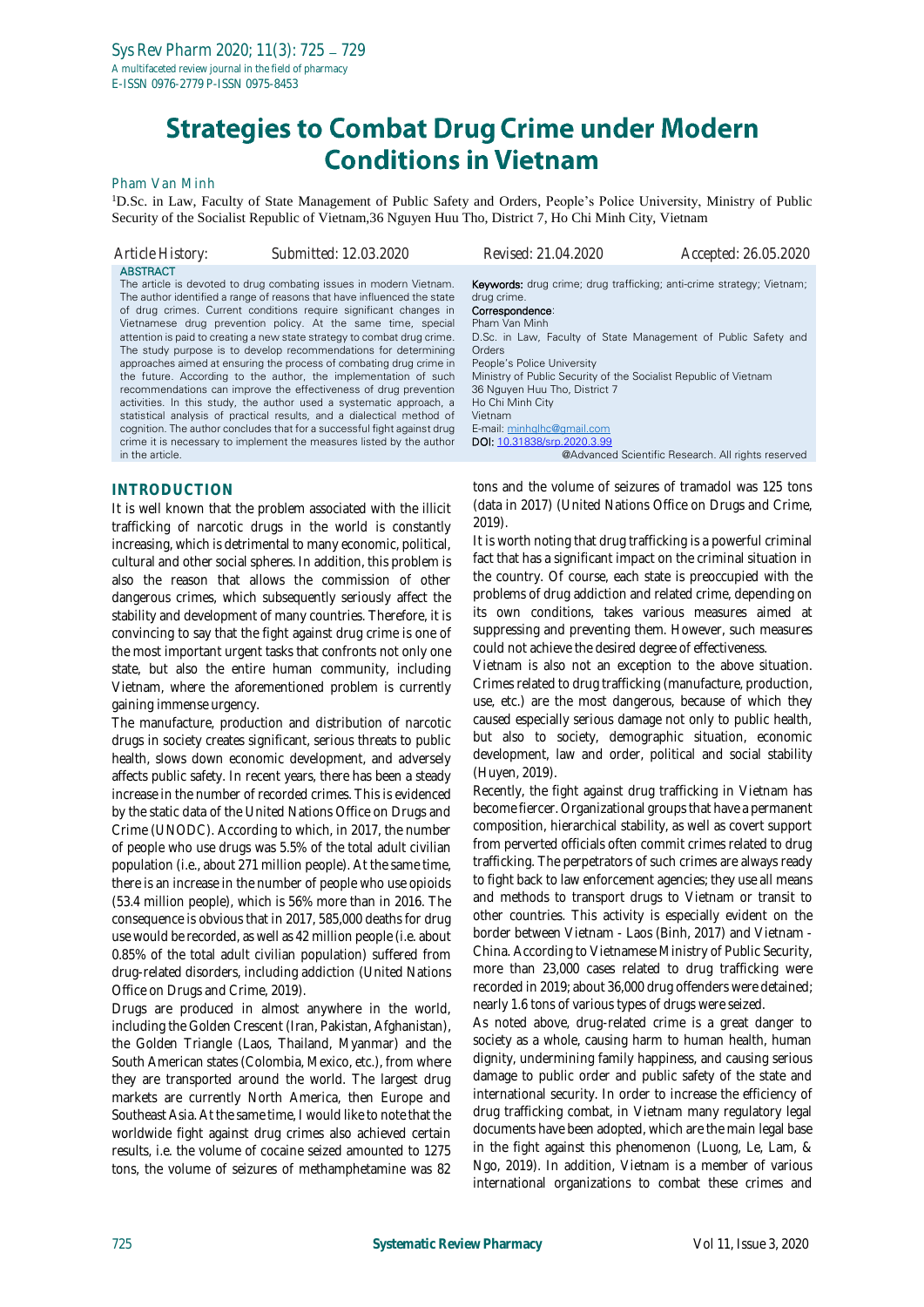cooperates with other states. On September 1, 1997, Vietnamese Presidential Decision No. 798 / QĐ-CTN "On participation in the three International Narcotics Control Conventions" entered into force; the Single Convention on Narcotic Drugs 1961 as amended by the Protocol on Amendments to Unified Convention on Narcotic Substances 1961 (United Nations, 1961); Psychotropic Substances Convention 1971 (United Nations, 1971); UN Convention against the Illicit Traffic in Narcotic Drugs and Psychotropic Substances 1988 (United Nations, 1988). In 2000, Law

23/2000 / QH10 of December 9, 2000 "On drug prevention" by the Meeting of the Socialist Republic of Vietnam (National Assembly of the Socialist Republic of Vietnam, 2000) was adopted. Currently, Vietnam is an active participant in various international, regional drug control organizations. However, in recent years the number of crimes related to drug trafficking has not decreased, but on the contrary, new types of drugs have appeared, detention cases of large drug quantities have become more frequent (Luong, 2017).



**Figure 1:** The fight results against drug trafficking in Vietnam (2000-2019) (Minister of International Labor Protection of Vietnam, 2019)

According to the Ministry of Public Security of Vietnam, the process of combating drug trafficking has already achieved certain results, but the problem of drug crimes in Vietnam is still complex and unpredictable. (Figure 1 and Figure 2) In our opinion, this situation can be explained by several reasons that can be divided into objective and subjective. The objective reasons are as follows:

1. The first reason is the geographical location of Vietnam. As everyone knows, the territory of Vietnam is located in Southeast Asia, which borders China in the north, Laos and Cambodia in the west. Therefore, Vietnam is directly influenced by criminal activity in the Golden Triangle. Drugs from Thailand and Myanmar are transported through Laos and Cambodia, they enter the country, then diverge in different ways (Minister of International Labor Protection of Vietnam, 2019). In 2018, the cultivation area in Myanmar consisted of more than 37,300 ha. The results of the practical activities of the drug crime prevention authorities shows that in the first quarter of 2019, 1,530 cases related to drug trafficking were detected on the borders with Laos; 2029 persons were detained; 117.82 kg of heroin, 8.46 kg of opium and more than 1490 kg of other types of narcotic drugs were seized.

Vietnam borders Kikai in the north, which is one of the largest drug markets in the world (Chin & Zhang, 2015, p. 135). Criminals often use a drug transportation channel on the land borders between Vietnam and China. According to the Ministry of Public Security of Vietnam, in 2019, 2138 cases of illegal drug transit were detected along this route,

about 3600 people were detained, more than 345 kg of heroin, 99 kg of opium, and a large amount of other types of drugs were seized.

- The second reason related to the objective group is the profit for the drug trade. The specified type of trade brings superprofits, as a rule, 350 grams of heroin in Laos it costs 4,500 USD, and if successful transit to Vietnam, then its cost can increase by 12,000 USD (170%), in China it costs 20,000 USD, i.e. 4 times more than in Laos. Profits for drug trafficking cause the majority of people to commit a crime. In addition, Vietnam is still in the group of developing low-income per capita (in 2019 about 3000USD per person per year.). Despite certain economic achievements in the country, a market economy also brings negative consequences that serve as a condition for committing crimes (including drug crimes).
- 1. The third reason is that the small peoples in Vietnam who live in mountainous regions have a long-standing habit of growing poppy and using opium, the number of people who use opium in these areas is very large. Living in remote areas of Vietnam is too complicated, and the profits from growing opium poppy are many times higher than other plants. Various criminal organizations, using the limited worldview of small nations, invest in the cultivation of drug-containing plants and make huge profits. Recently, due to the proper application of various policies, the situation of growing opium poppies in Vietnam has shown a more degree of weakening, but has not stopped. As an example, we can carry out a case identified in the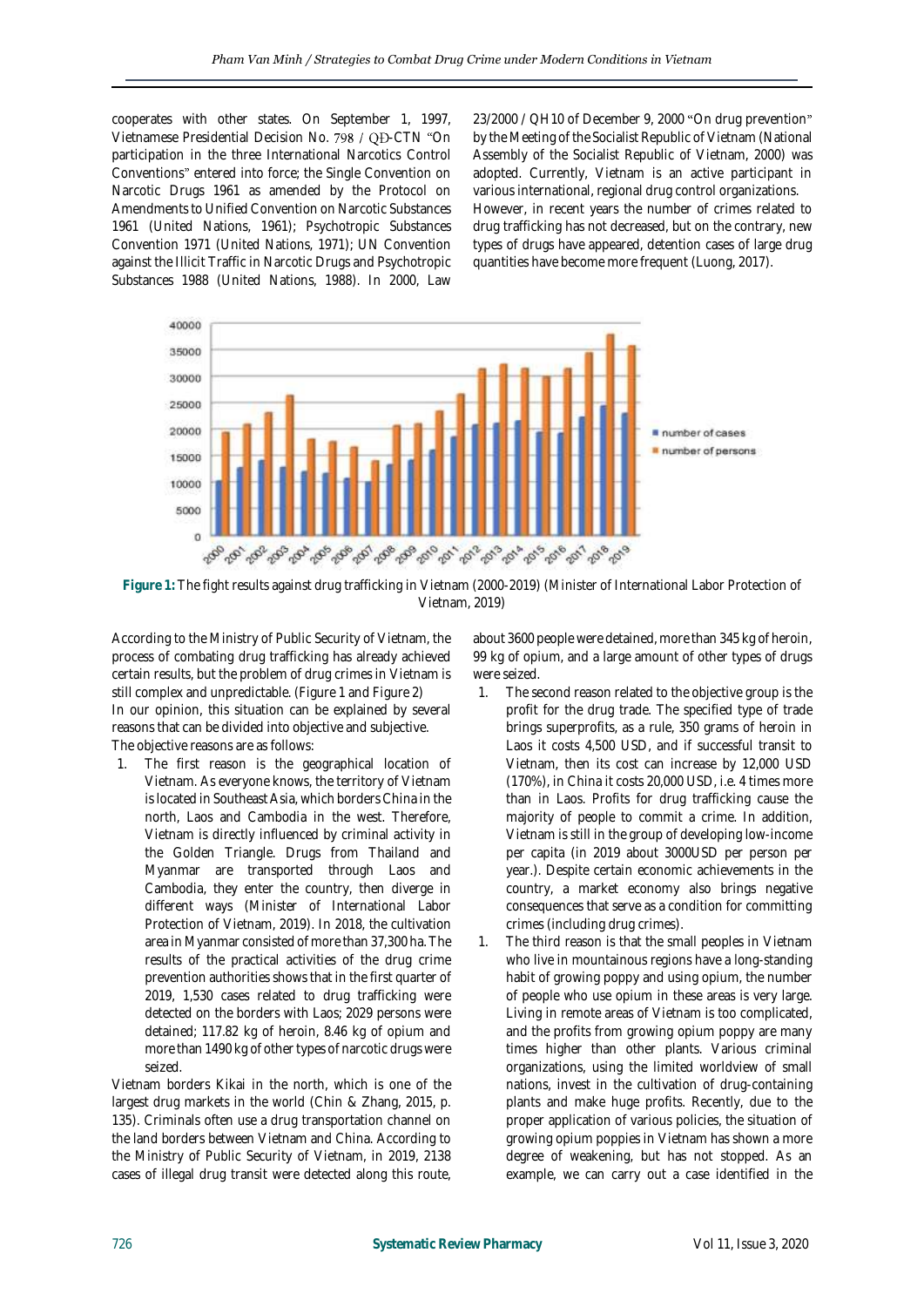province of Dienbie on February 8<sup>th</sup>, 2020. About 1000 poppies located on an area of 300 m2 were discovered by a law enforcement agency in this place. It is worth noting that the place of poppy cultivation is located deep in the forest, the terrain of which is rugged, inaccessible. As a result, the investigation process could not yet find the guilty person.

The subjective reasons are as follows:

- 1. Firstly, the Vietnamese legislation system imperfection. The level of new types of narcotic drugs consumption has recently increased in Vietnam, however, many new types of drugs are still not included in the List of Narcotic Drugs to be Controlled in Vietnam, which creates difficulties for the authorized bodies.
- 2. Secondly, the system of law enforcement agencies for the prevention and combating drug crimes does not

meet modern requirements, and many consultative organizations are acting inappropriately. Institutions and organizations at the local level are slowly implementing the State Target Program on Drug Prevention and Combating Drug Crime (National Committee on Aids, Drugs and Prostitute Control of Vietnam, 2011).

- 3. Thirdly, the high degree of drug use in Vietnam. In addition to the role of drug transit, Vietnam is also a large market for drug abuse. According to Vietnam Ministry of Public Security, in 2019, the number of people who use drugs was 225,099 (i.e. 60-70% of people abuse synthetic drugs). It is alarming that the drug-related situation in schools has recently tended
- 4. to increase. The number of drug addicts under the age of 18 was 5% in total in the year of 2019.



**Figure 2:** The volume of opium and heroin seized in Vietnam (a period of 2000-2019) (Minister of International Labor Protection of Vietnam, 2019)

In the near future, due to the influence of regional and global conditions, the situation related to drug crime in Vietnam will continue to be difficult and intricate. Perpetrators of drug crimes often change their methods, tricks and location, and it is also related to other types of dangerous crimes like corruption crimes, money laundering, arms trafficking, etc. In this context, the task of developing a national strategy to combat drug crime is necessary. In particular, the immediate need includes the creation of programs, groups of action areas that are long-term and strategic in nature. The implementation of which allows to achieve high-value achievements in the fight against drug crime in Vietnam.

### **MATERIALS AND METHODS**

The methodological basis of the study is the theoretical and empirical research results on problems related to drug crime and ways to prevent them, as well as information provided in official publications and other sources (including the web). In this work, we used a systematic approach, the statistical studies results, a set of dialectical cognition methods, applied through general scientific methods like induction, deduction,

observation, comparison, analysis, synthesis, generalization of theoretical and practical materials, as well as other scientific special research methods.

### **RESULTS AND DISCUSSION**

Based on a range of reasons that affect the situation with drug crime in Vietnam, as well as the analysis of the guiding opinions, short-term and long-term goals set by the Communist Party, the Government of Vietnam, and the current potentials of our country, the author proposes to develop the following comprehensive set of solutions for the strategy to combat drug crime in Vietnam under modern conditions.

- 1. Implementation of legislation and public policy group.
- a) Gradually improve the system of legal acts regulating the prevention and control of drug trafficking. In particular, it is necessary to observe the principle of uniformity in the system of legislation.
- b) Formulate regimes and specific government policies for people involved in drug crime prevention. Timely take measures to reward for achievements, as well as to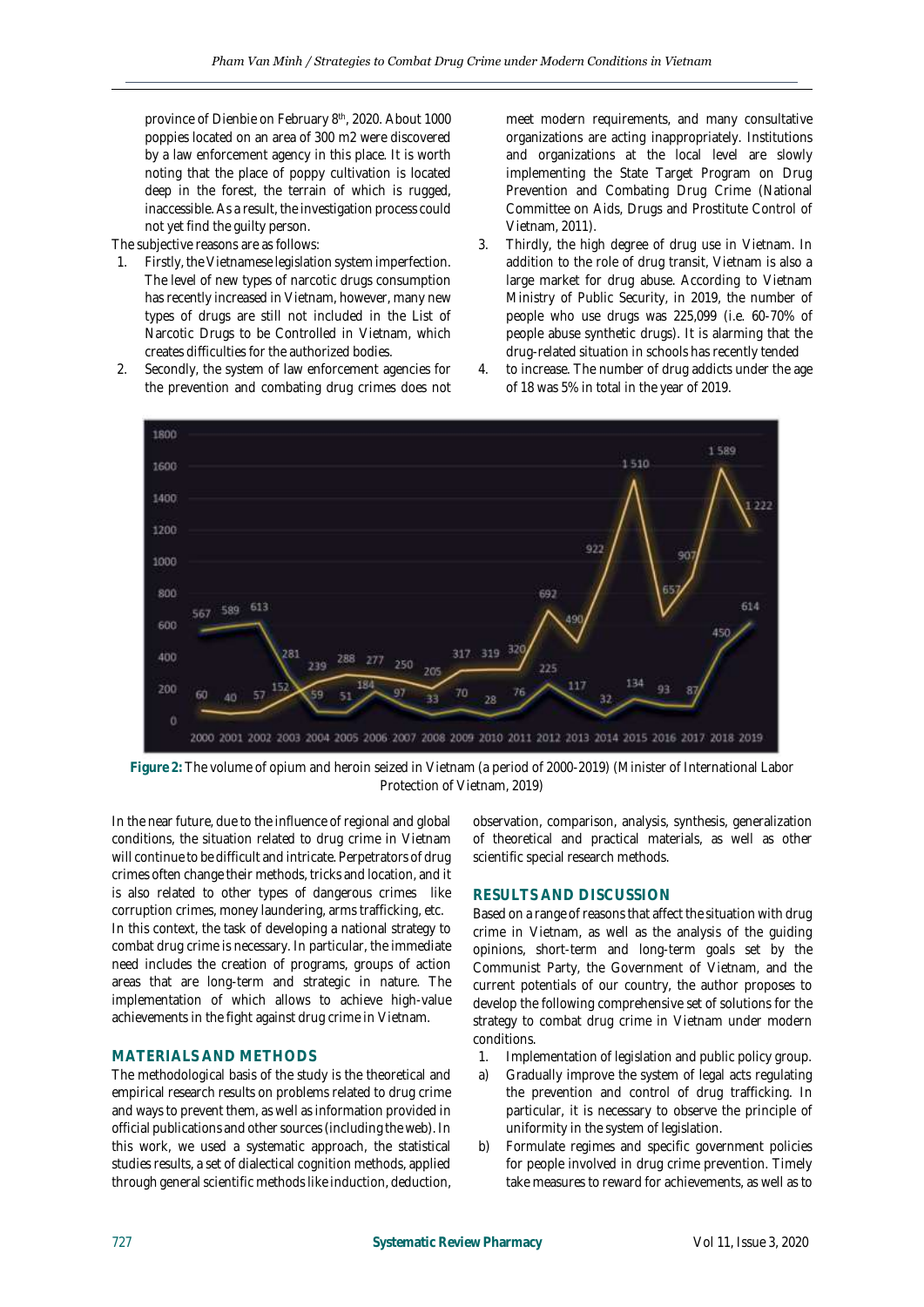bring to justice in cases of state policy violation on the prevention of drug crime.

- c) Improve state policies to support drug addicts during and after detoxification, or after serving a sentence for drug offenses committed by them.
- 2. Socio-Political Decision Groups
- a) The role and responsibility of government authorities on drug prevention at all levels needs to be strengthened. Ensure compliance with the Politburo Directive No. 36-CT / TW dated August 16<sup>th</sup>, 2019 "On strengthening and improving the effectiveness of drug prevention and control", and other legal acts in this area.
- b) Actively mobilize intersectoral coordination between the forces of society for the prevention of drug addiction and the fight against drug crime.
- c) Focus on the creation and development of specific movements and patterns of drug prevention in society.
- 3. Advocacy on the dangers of drugs group, state and public policies for drug abuse prevention group.
- a) To increase the role and responsibility of information, communication and socio-political organizations system for the public policy promotion in the fight against drug crime.
- b) Media use in order to educate about the dangers of drug addiction. Constantly change the methods of propaganda, which are suitable for each region. Particular attention should be paid to a group of people at high risk, such as students, national minorities, etc.
- c) Strengthen the organization of various cultural, tourist and recreational activities related to drug prevention.
- 4. Solution Group for Strengthening International Cooperation in the Field of Drug Prevention and Combating Drug Crime.
- a) Extensive coordination with the functional forces of other countries bordering land and sea, with the goal of implementing common pre-agreed plans to combat crimes related to drug trafficking. Timely and sufficient to comply with international obligations and agreements on the prevention of drug crime.
- b) Develop a mechanism for exchanging information, coordinating actions against the illicit drug trade.
- c) Use the assistance of other countries and international, regional organizations in the fight against drug crime.
- d) To promote cooperation and exchange of experience with other states and international, regional organizations in the field of training and retraining of personnel, ensuring scientific research and the application of technology in the fight against drug crime (Tuyen, 2017).

The above groups of solutions should be implemented synchronously, on time and gradually, in accordance with the practical requirements and potential of the country in order to achieve maximum efficiency in their application.

## **CONCLUSION**

Summarizing the results of our study on the drug crime combat strategy in Vietnam, we can draw the following conclusion:

- 1. The current state of drug crime in Vietnam is very difficult and unpredictable. This situation is the result of various reasons (objective and subjective). Identification and fixing of such reasons give us a complete picture of drug crime situation in Vietnam.
- 2. The fight against crimes related to drug trafficking is a long-term, ongoing process that requires a combination of different resources and forces. At the same time, a special place is occupied by a long-term national strategy, which defines the goals, objectives, means and methods for combating drug crimes in Vietnam.
- 3. In the national strategy to combat drug crime, an important role is played by the preparation and application of approaches aimed at resolving various problems. Based on a practical study of the state of drug-related crime in Vietnam in recent years, the author proposes to develop four key groups of solutions that will play a leading role in the success of the fight against drug-related crimes in Vietnam in the future.

# **REFERENCES**

- 1. Binh, T. N. (2017). Enhancing international cooperation to anti-narcotics and drug-related crimes across borderland between Vietnam and Laos. *Police Magazine (Hanoi, Vietnam)*, 5–6. (in Vietnamese)
- 2. Chin, K., & Zhang, S. X. (2015). The Chinese heroin trade: Cross-border drug trafficking in Southeast Asia and beyond. New York : London: NYU Press.
- 3. Huyen, T. Q. (2019). International cooperation to prevent and combat transnational drug trafficking at border locations: A case study of Vietnam. *Journal of Law, Policy and Globalization*, *85*, 206. Retrieved from https://www.iist e.org/Journals/index.php/JLPG/article/view/48133
- 4. Luong, H. T. (2017). Drug trafficking trends and its responses: A case study of Vietnam. In E. C. Viano (Ed.), *Cybercrime, Organized Crime, and Societal Responses* (pp. 201 218). Cham: Springer International Publishing. https://doi.org/10.1007/978-3-319-44501- 4\_9
- 5. Luong, H. T., Le, T. Q., Lam, D. T., & Ngo, B. G. (2019). Vietnam's policing in harm reduction: Has one decade seen changes in drug control? *Journal of Community Safety* and *Well-Being*, 4(4), 67–72. https://doi.org/10.35502/jcswb.108
- 6. Minister of International Labor Protection of Vietnam. (2019). Report of the Minister of International Labor Protection of Vietnam to the National Assembly of November 4, 2019 "On activities to prevent and combat crime and the breach of the law in 2019". Session 8, National Assembly of the Socialist Republic of Vietnam (in Vietnamese)